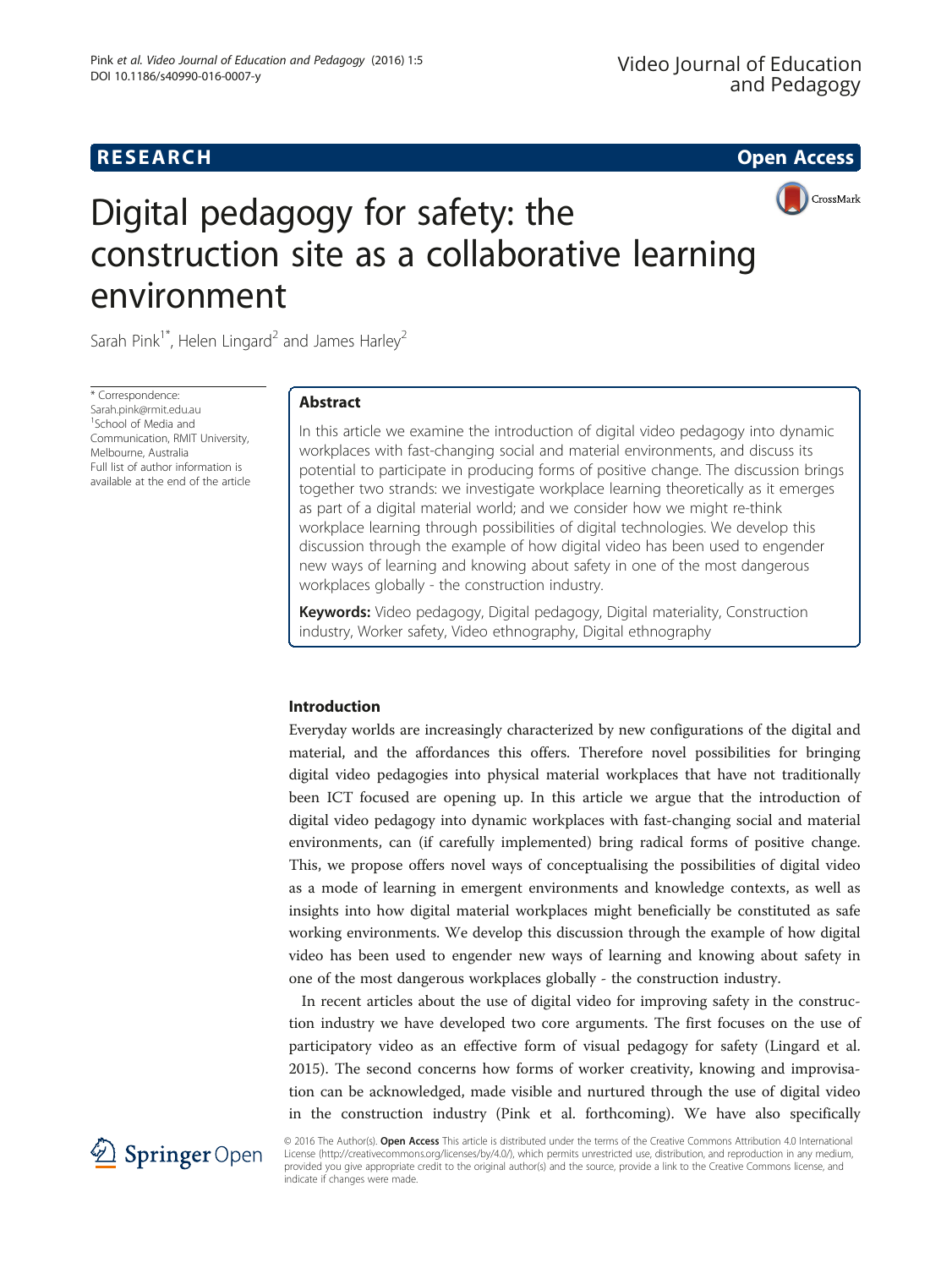situated these arguments and the developments they demonstrate in relation to a discussion of how the digital and material are co-configured in contemporary everyday life and working contexts. In this article we bring these points together and advance our argument further through a deeper examination of how a collaborative learning environment might be constituted in the context of the construction industry through the use of digital video. In doing so we draw on and show clips from our video ethnography research undertaken on Australian construction sites in 2015.

The discussion has two strands: to investigate workplace learning theoretically as it emerges as part of a digital material world; and consider how we might re-think workplace learning through the digital for contexts like construction industry. That is, in an industry with a lack of apprenticeships, a fragmented and continually changing workforce where subcontracting is common (Fellini et al. [2007](#page-13-0); Trajkovski and Loosemore [2006](#page-14-0)), where many workers have relatively low literacy skills and where much learning and knowing about workplace tasks is tacit (Senaratne and Sexton [2008;](#page-13-0) Laufer et al. [2008](#page-13-0)), learned on the job, and infrequently spoken about, and where the workplace itself is in a continuous and rapid process of social, material and technological change.

In what follows we first outline the context of the construction industry, the problem of safety and its regulation in the industry, and current research insights into the ways of knowing and learning associated with this particular workplace. We then bring together and configure a set of theoretical tools for considering the construction site's emergence as a collaborative learning environment, through a focus on notions of digital materiality, situated learning and video pedagogy. Before next discussing examples from the digital video project that we take as our example here, we outline our video ethnography research methods and process and its relationship to how we use video in this article. We then draw from our research materials to show how our video research has revealed a series of key possibilities that emerge from the use of digital video, and the implications that these collectively have for how learning and knowing through non-written text forms has for the industry. Indeed, we argue that this has implications that go far beyond learning about safety. Instead because safety is embedded in the work itself, our findings have impact across a range of other fields – from training to worker empowerment.

#### The context: knowing and safety in the construction industry

While use of digital technologies in workplace learning is not a new research topic, the question of a pedagogy for safety in the construction industry is relatively unknown in education studies/pedagogy research. Yet there is good reason for scholars from outside the disciplines that have traditionally focused on workplace safety, to bring new theoretical and practical expertise to tackling the perennial problems that persist in this field: as we summarise elsewhere 'The construction industry is one of the most dangerous places that it is possible to work. For instance construction '"accounts for only about 5 % of the employees in Britain [yet] it accounts for 27 % of fatal injuries to employees and 10 % of reported major injuries" with "39 fatal injuries to workers" in 2012–2013 (HSE [2014a\)](#page-13-0), generating significant programmes of OSH initiatives, research, and guidance (e.g., HSE, [2003a, 2003b](#page-13-0), [2014b\)](#page-13-0)' (Pink et al. [2014a:](#page-13-0) 336). In Australia where the example we discuss in this article is located, 'from 2007–08 to 2011–12, 211 construction workers died from work-related injuries' representing 'nearly twice the national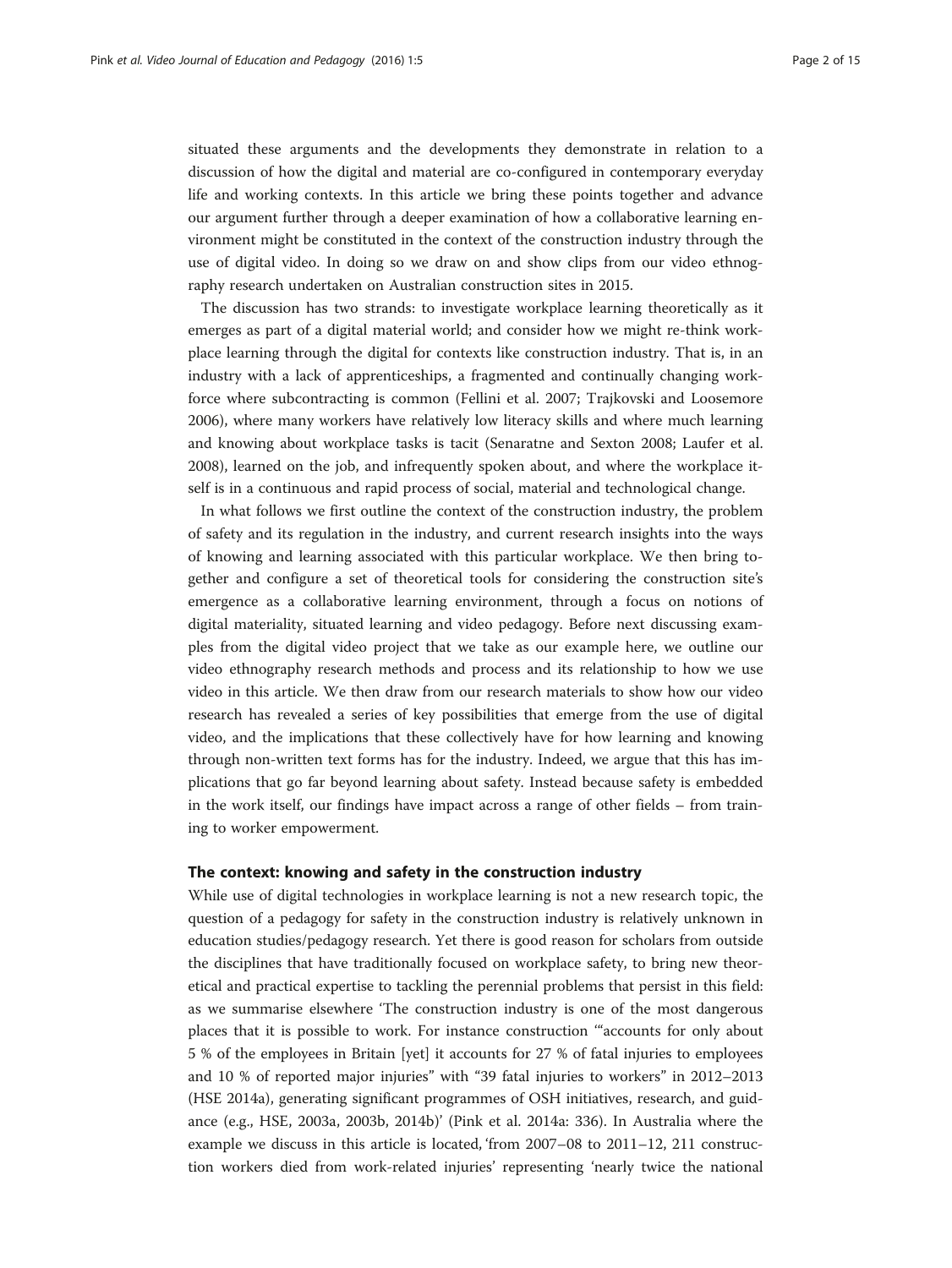rate' with an average of 39 claims daily from employees requiring 'one or more weeks off work because of work-related injury or disease' ([http://www.safeworkaustralia.gov.au/\)](http://www.safeworkaustralia.gov.au/)' (Pink et al. forthcoming). Therefore, in the construction industry new thinking in relation to how to achieve safety is needed, and a digital video pedagogy offers some strong benefits (Lingard et al. [2015\)](#page-13-0).

However the construction industry also provides an ideal example for our discussion, not simply because it is an industry where these challenges need to be addressed, but because construction sites are workplaces where it is possible as a researcher to experience and observe an everyday working environment in progress, where workers confront and evaluate new situations that continually emerge in a visible way. Ironically, while construction work has typically been researched qualitatively using interviewbased techniques, workers experience and know it predominantly in ways that are nonverbal. Thus it can also be treated as a living lab, from which there is much to learn about how digital video pedagogies can be usefully developed. We discuss this in more depth below with reference to our research methods.

The existing literature about safety in the construction industry suggests two types of knowledge about safety at play in this context: formal written knowledge that is used to constitute documented regulatory frameworks for occupational safety and health (OSH); and informal ways of knowing whereby learning is an ongoing process. However on construction sites much workplace learning is tacit, embodied, infrequently spoken about explicitly, and undocumented in the industry's training and safety materials. The latter can involve a particular way of performing a task in a way that, as one of our participants put it, 'feels right'.

OSH legislation (in Australia and internationally) requires employers to consult workers when making decisions about how to best address safety hazards associated with the tasks they perform. Specifically, employers have a responsibility to consult workers about ways of working that could impact their health and safety and, conversely, workers' have the right to be consulted. Despite these requirements, conventional ways of managing workers, adopt a "top down" approach (Hale and Borys [2013](#page-13-0)) in which workers' behaviour is seen as something to be controlled through the enforcement of rigid rules which are usually developed by managers and technical specialists with minimal worker input (Sherratt et al. [2013](#page-13-0); Lingard et al. [2015\)](#page-13-0). In this approach, consultation is rarely meaningful (Ayers et al. [2013\)](#page-13-0) and informal ways of knowing about health and safety are subjugated in favour of technical expertise. Typical approaches to safety training implemented in the construction industry involve a one-way flow of knowledge from a technical expert to the audience. This approach is ineffective because it is ill-suited to adult learning in which participants have a good understanding of their environment and possess valuable knowledge about working safely (Wilkins [2011](#page-14-0)). Alternative, participatory approaches to safety training have been found to be more effective in the construction context (Burke et al. [2006\)](#page-13-0).

While workers' own ways of knowing are often highly effective in the prevention of fatal or significant accidents at work, they are not necessarily always complete or fully informed because they are based on a limited set of situation-specific experiences and also because the industry is one where aspects of the knowledge needed about a particular task or environment cannot necessarily be learned or shared through such forms of embodied learning. Thus, as we show through examples discussed below, knowledge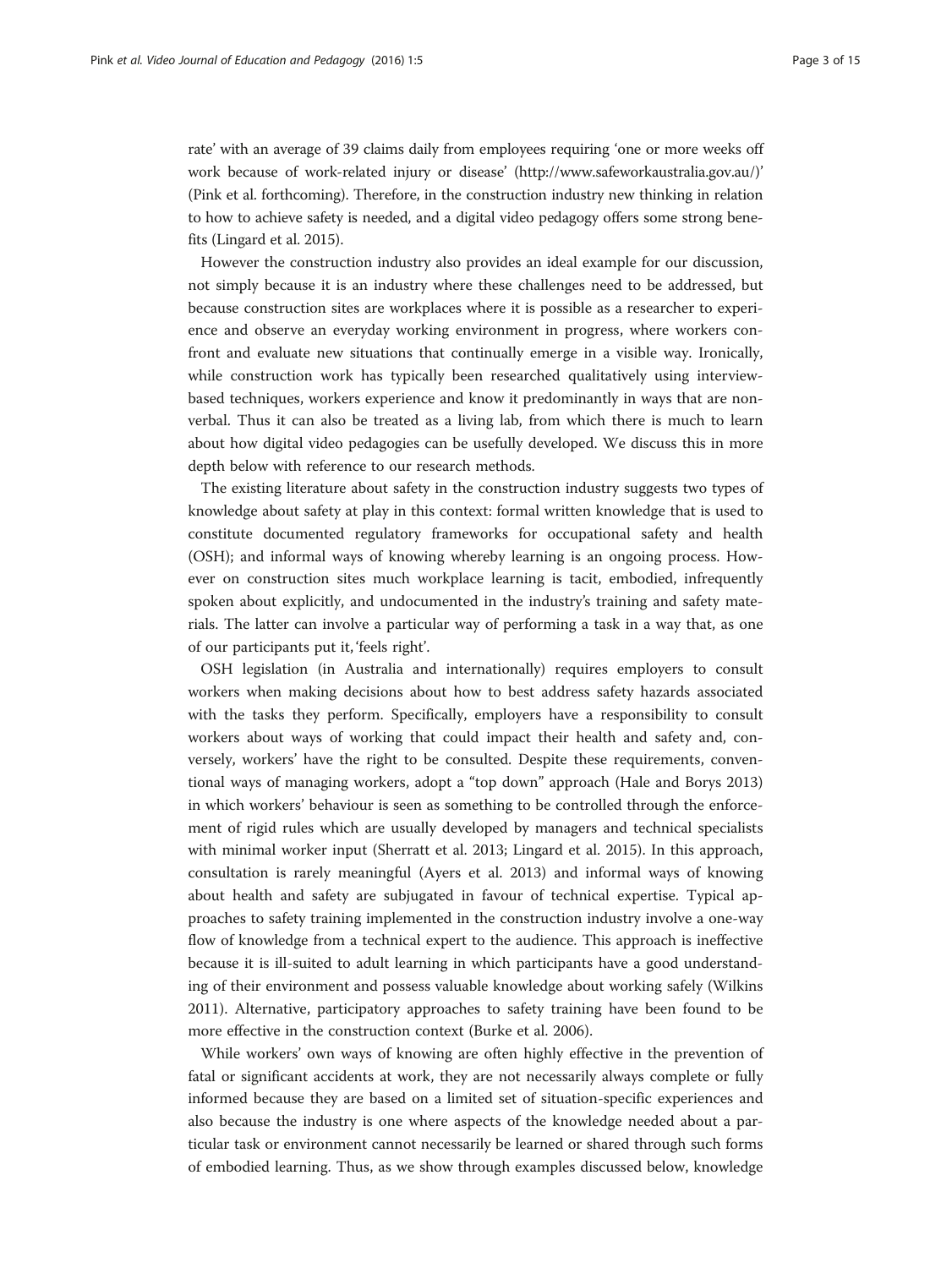may need to be garnered from different workers, technical specialists, managers and documents. Ironically however, while construction industry safety regulations and procedures are usually provided in written text form, many workers have low levels of literacy, making reading such texts an onerous, time consuming if not impossible task to undertake (Australian Bureau of Statistics [2013\)](#page-12-0). While safety videos are often shown as part of compulsory site induction processes, these tend to be abstract, not site specific, and difficult for workers to relate to (or even understand if they are migrant workers with low local language skills) (Trajkovski and Loosemore [2006](#page-14-0); Tutt et al. [2013](#page-14-0)). Moreover, as we have noted above, as a working environment, construction sites are complex and dynamic, with people and things moving rapidly through them and as such they are ongoing and visibly changing social and material configurations. This means that they can be regarded as extreme examples of contexts for learning as described by Goodyear and Carvalho in writing that 'learning activity takes places in complex, messy dynamic situations in which interactions between elements produce conditions that are more or less supportive of learning' [\(2013](#page-13-0): 51).

The existing literature recognizes these issues, yet to date practical solutions to them have been limited. Recent work has emphasised how 'In the case of workers' safety, …, there is a notable misfit and gulf between a paper-based predictive and preventative, regulatory safety culture, and the ways that workers know (about) and perform safety on an everyday basis (Hale and Borys [2013;](#page-13-0) Lingard et al. [2015](#page-13-0))' (Pink et al. forthcoming). Indeed it is precisely because construction sites are not wholly predictable environments that we argue that digital, visual and mobile technologies open up the possibility for more radical and critical pedagogies towards worker safety.

# Refiguring the learning environment: digital materiality, situated learning and visual pedagogy

In a contemporary context where mobile media and technologies are increasingly ubiquitous in everyday life, making multiple digital platforms accessible from most material workplaces through broadband networks or wifi, being at work can be understood as participating in a digital material environment. In this understanding we do not necessarily see the construction site as a formerly material environment that now connects with the digital. Instead we are seeking to go beyond such binary renderings of what is digital and what is material. As such we conceptualise the construction site as a workplace where digital and material elements can potentially co-evolve in relation to each other, as *part of the same or shared environment* (see also Pink et al. forthcoming). We use the term *digital materiality* to refer to a situation where 'the digital, the material and design are not specific and separate things, but are rather more porous elements of processes of research, design and intervention' (Pink, Ardevol and Lanzeni [2016b](#page-13-0)).

Following this definition, therefore our emphasis is on understanding how digital technologies (e.g. smart phones and tablets) and digital platforms and media content (e.g. digital video platforms and content mainly, but also sms) and the material environment of the construction site become entangled as workers navigate an everyday working life which involves their embodied and sensory engagements with the digital and the material in relation to each other. Indeed in the example we discuss below, they might be said to work in an environment where digital technologies form part of the materiality of the workplace, and where the materiality and embodied tasks that are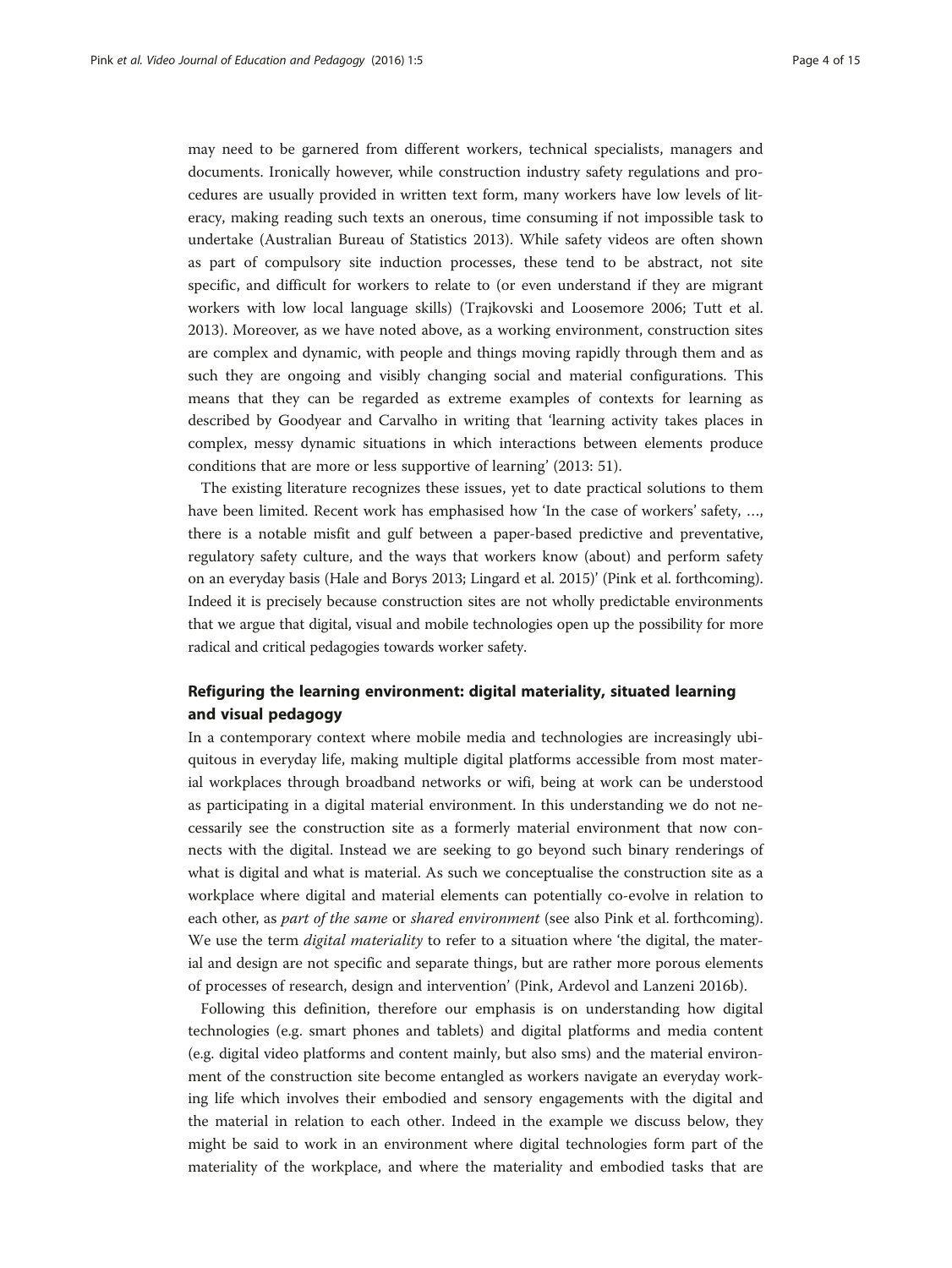carried out in the workplace are inextricable from their relationship with digital media. Understanding the construction site as such – as a potentially digital material environment – therefore has implications for how we might also understand it as a learning environment. As Goodyear and Carvalho point out the term learning environment 'is widely used but rarely explained in writing about learning technologies' (Goodyear and Carvalho [2013:](#page-13-0) 50). However we suggest that the concept of digital materiality aids such a conceptualization, and offers us a new rendering of the environments in which we might understand situated learning (Lave and Wenger [1991\)](#page-13-0) as being played out.

In the context of discussions about digital pedagogy, Goodyear and Carvalho insist 'person and environment are mutually entailed' ([2013:](#page-13-0) 50), that is they are interdependent concepts. Likewise Fors, Bäckström and Pink have suggested 'focusing on the ways in which "situated learning" is embedded both in specific environments and in the embodied activities of learners'. This, they suggest offers a practical route through which as researchers we might focus on how the sensory perception of the environment is part of the learning process, thus inviting us to understand learning not as embodied but as emplaced' (Fors et al. [2013:](#page-13-0) 182). As such, they suggest a focus on the mindbody-environment relationship (which Howes ([2005](#page-13-0)) uses to describe emplacement).

Bringing the concept of digital materiality to the discussion of what such a learning environment that includes digital technologies might be is consistent with a definition of digital materiality as being concerned with the relationality of things, rather than their separation. Here, 'Rather than starting with an a priori definition about what is digital and what is material, we prefer to understand digital materiality as a process, and as emergent, not as an end product or finished object. In doing so we break down the boundaries that are assumed when questions are asked about what is digital and what is not' (Pink, Ardevol and Lanzeni [2016b:](#page-13-0) 10). If the environments in which we live can be thought of as inextricably digital in such a way that we do not separate out what is digital from what is material then we can reconsider contemporary digital learning environments in the same way. Indeed, recent thinking has emphasized how our embodied experiences of technologies are implicated precisely with the environments in which we dwell and learn. Fors builds on existing work (Green [1998](#page-13-0); Ihde [2002](#page-13-0); Dall'Alba and Barnacle [2005](#page-13-0); Richardson [2007](#page-13-0); Moores [2012\)](#page-13-0) to point out: 'new media-based orders of learning call for a deeper understanding of the whole body's association in and with digital technologies beyond more logo-centric, print-based, and ocular-centric ideas of learning'. Acknowledging Ellsworth's ([2005](#page-13-0)) critical discussions about how language, the rational and predictive have been priviledged over the sensory, affective and playful in learning research and practice, she call for further emphasis on the embodied, sensory and unspoken elements of learning (Fors [2013:](#page-13-0) 277).

These arguments have resonance with those emerging in critical construction industry safety research. For instance, elsewhere we have called for the use of participatory video techniques for OSH improvement in the construction industry as a response to the rather similar constraints presented by the increasing proceduralisation of OSH, in a context when 'Fucks and Dien ([2013,](#page-13-0) p. 32) warn that the over-bureaucratization of H&S can result in the reduction of people to mere 'robots' for whom an unthinking compliance with rules takes precedence over working safely' Lingard et al. [2015:](#page-13-0) 1). There is also a critical strand in the literature about safety in the construction industry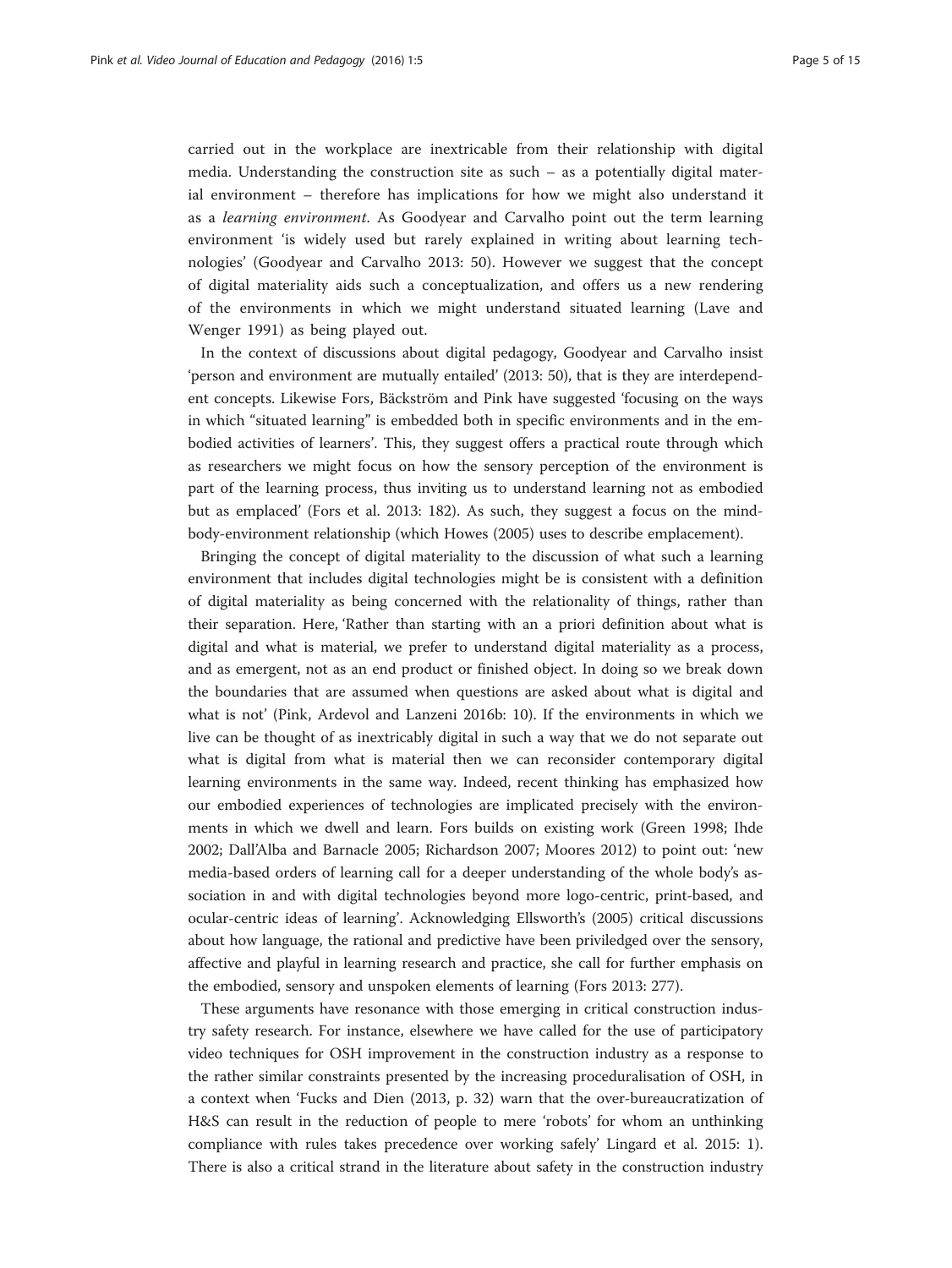that focuses on the importance of embodied knowing (e.g. (e.g. Strati [2003;](#page-14-0) Gherardi and Nicolini [2002](#page-13-0); Marchand [2003](#page-13-0), [2007](#page-13-0)). Taking this further here, we suggest that the construction site might be conceptualised as and indeed emerge in a practical sense as a digital material learning environment for sensory and emplaced situated learning. This is particularly pertinent when we account for the resonance between the particular ways that digital video and mobile technologies are being used within the new safety pedagogy discussed below in this article.

There are also characteristics of the ways digital media are used in the example that we discuss that make it particularly interesting as a digital material learning environment. First the use of digital video to engage with and record sensory, embodied and unspoken ways of experiencing, knowing and learning is particularly suitable to the move away from a words-based regulatory culture of safety (see Lingard et al. [2015](#page-13-0), Pink et al. submitted). Moreover, Kukulska-Hulme and Traxler argue that 'mobile technologies are highly suited to learning that has variously been described as informal, opportunistic, spontaneous' ([2013](#page-13-0): 250) – as it indeed does need to be in the conditions of the continually changing environment and composition of the construction sites. Kukulska-Hulme and Traxler [\(2013:](#page-13-0) 250) note that such learning is 'also disruptive'; as we elaborate below in the context of the construction industry mobile learning can be seen as disruptive as a form of worker empowerment.

In the Australian context, where we undertook our research (as well as globally), we suggest that such an approach is timely since the uptake of mobile and smart technologies is on the increase. In 2014, 70 % of Australians accessed the Internet using mobile devices, and there was 97 % growth in the amount of mobile data downloaded (ACMA [2015](#page-12-0)). And 'At December 2014, 2.1 million adult Australians, or 12 % of the adult population, were exclusively mobile. These are adult Australians who do not have either a fixed-line telephone or fixed internet connection, instead using mobile devices for voice communications, messaging and internet access at home' (ACMA [2015\)](#page-12-0) – which was an increase from 10 % in the preceding 12 months. Mobile technologies are increasingly part of people's everyday lives, including workplaces like construction sites and their presence is also suggestive for how we might reconceptualize the construction site a learning environment. Existing research about the use of mobile and smart technologies in the construction industry is not extensive, but shows that they are used for a variety of formal and informal communications purposes (Brown and Perry [2000](#page-13-0); Pink et al. [2014b;](#page-13-0) Lingard et al. [2015](#page-13-0); Chen, and Kamara [2011;](#page-13-0) Pink et al. submitted). We need to acknowledge that such workplaces need to be understood as digital material environments and therefore hold the potential to become digital learning environments. It is to an example of this that we turn shortly in this article. First, in the next section we outline our research partnership, methods and process.

#### Digital video as research and pedagogy

The research discussed in this article was developed as a collaboration which brought together the expertise and interests of researchers from the Centre for Construction Work Health and Safety Research (Lingard and Harley), and the Digital Ethnography Research Centre at RMIT University, and the company Code-Safe Solutions, which provides a suite of digitally based services oriented towards workers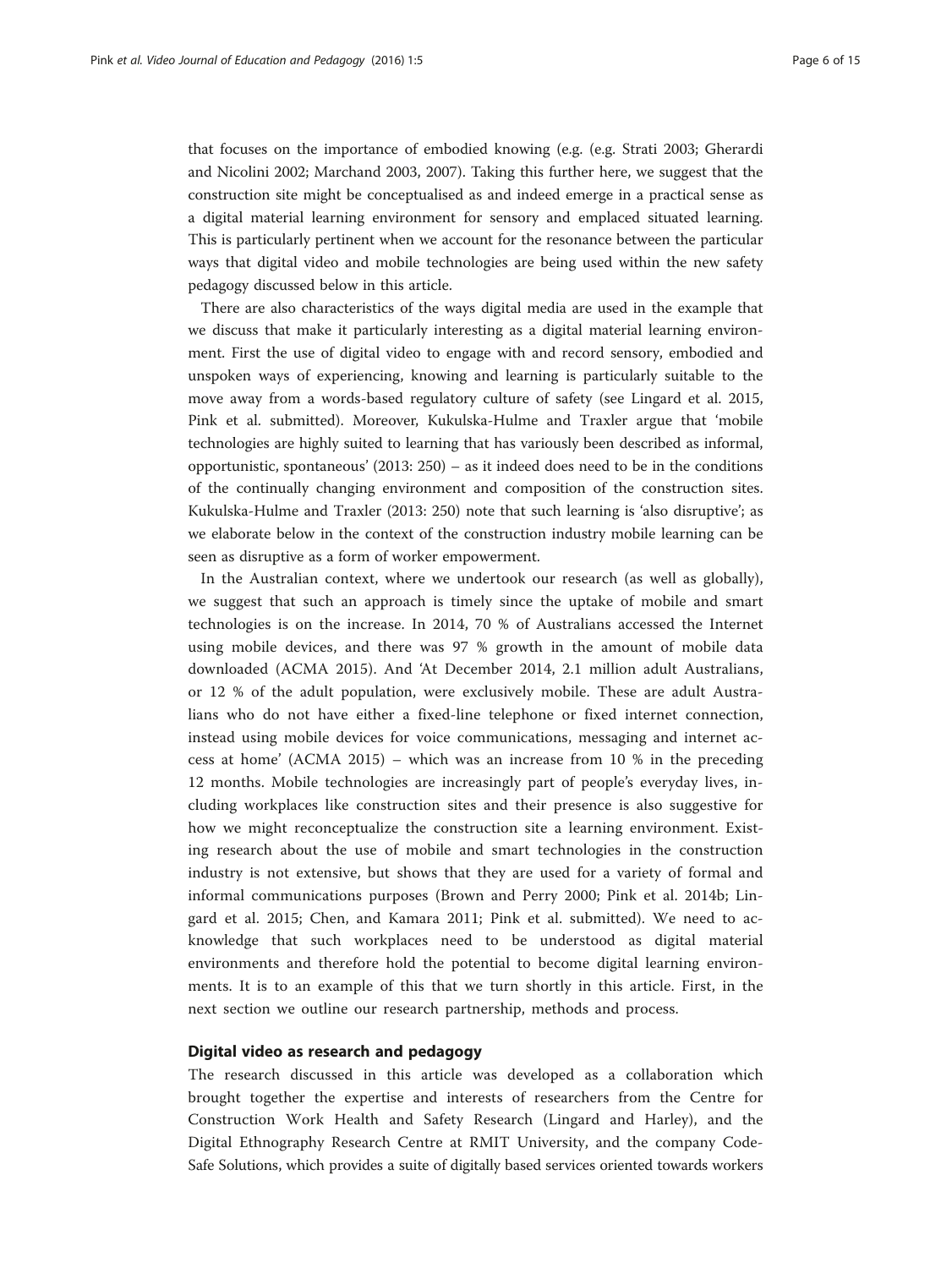safety (CodeSafe Clip A). Please click the following link to view the video clip:

#### CodeSafe Clip A: [https://www.youtube.com/watch?v=\\_nZPd1SKSNg](https://www.youtube.com/watch?v=_nZPd1SKSNg)

CodeSafe's own videos about their business describe the company and its aims from both the perspective of David (CodeSafe Clip B), the founder and its benefits for other companies (CodeSafe Clip C). Please click the following link to view the video clip:

# CodeSafe Clip B: [https://www.youtube.com/watch?v=\\_Ceps7BAf4k](https://www.youtube.com/watch?v=_Ceps7BAf4k) CodeSafe Clip C: [https://www.youtube.com/watch?v=Kuy3P7RsyyU.](https://www.youtube.com/watch?v=Kuy3P7RsyyU)

We recommend that readers view these videos in order to gain a sense of the corporate elements of the digital context we discuss here; these existing documents demonstrate significant elements of the company's approach and the attachment David and his team have to it. Personal experience and engagement underpin their projects, both for them and for the workers involved. Our video ethnography research, filmed collaboratively with Code-Safe, also captured this sentiment. For example, as in Video Ethnography Clip A, where Milko who has worked in the industry for many years recounts what the CodeSafe process and people have meant to him. Please click the following link to view the video clip:

#### Video Ethnography Clip A: <https://www.youtube.com/watch?v=dFXOgrbCAUI>

Indeed, at this point in the process, Jacqui who collaborates in CodeSafe's video production and was off-screen with James during the interview became emotional. They then hugged, showing the engagement and relationship built up through the collaborative digital videomaking process. This was a core element of the environment in which the fieldwork was undertaken, in that the CodeSafe team engaged workers in their projects in ways that made them feel they were valued contributors. Moreover the whole project was underpinned by a conviction, based on our earlier research with the company, that their work took new steps towards safety which had been developed intuitively by David, which, as we show in this article (see also Lingard et al. [2015;](#page-13-0) Pink et al. forthcoming), can also be explained academically.

Our aim was to use video-based research methods in combination with interviewing and ethnographic field notes to study CodeSafe's methods of collaboratively producing videos of safe working procedures, and then disseminating them through an online platform. The research was undertaken in construction sites in Australia in 2015 and produced, in collaboration with CodeSafe, five interviews and seven and a half hours of video footage across five sites and procedures. Using video as a research method was important in this project for a number of reasons. Video ethnography is now well established as a means through which to bring to the fore tacit, normally unspoken, sensory and emotional elements of human activity and experience (Pink [2013,](#page-13-0) and see [www.energyanddigitalliving.com\)](http://www.energyanddigitalliving.com). Video has usefully been used in interdisciplinary team research (Leder, Mackley and Pink [2013\)](#page-13-0) in order to communicate about these aspects of experience with colleagues, and in ethnographic filmmaking to reach wider audiences through empathetic means (MacDougall [1998, 2005](#page-13-0)). In this project, these affordances of video have three forms of relevance. Firstly, our research was concerned with the capacity of the CodeSafe system to communicate the unspoken and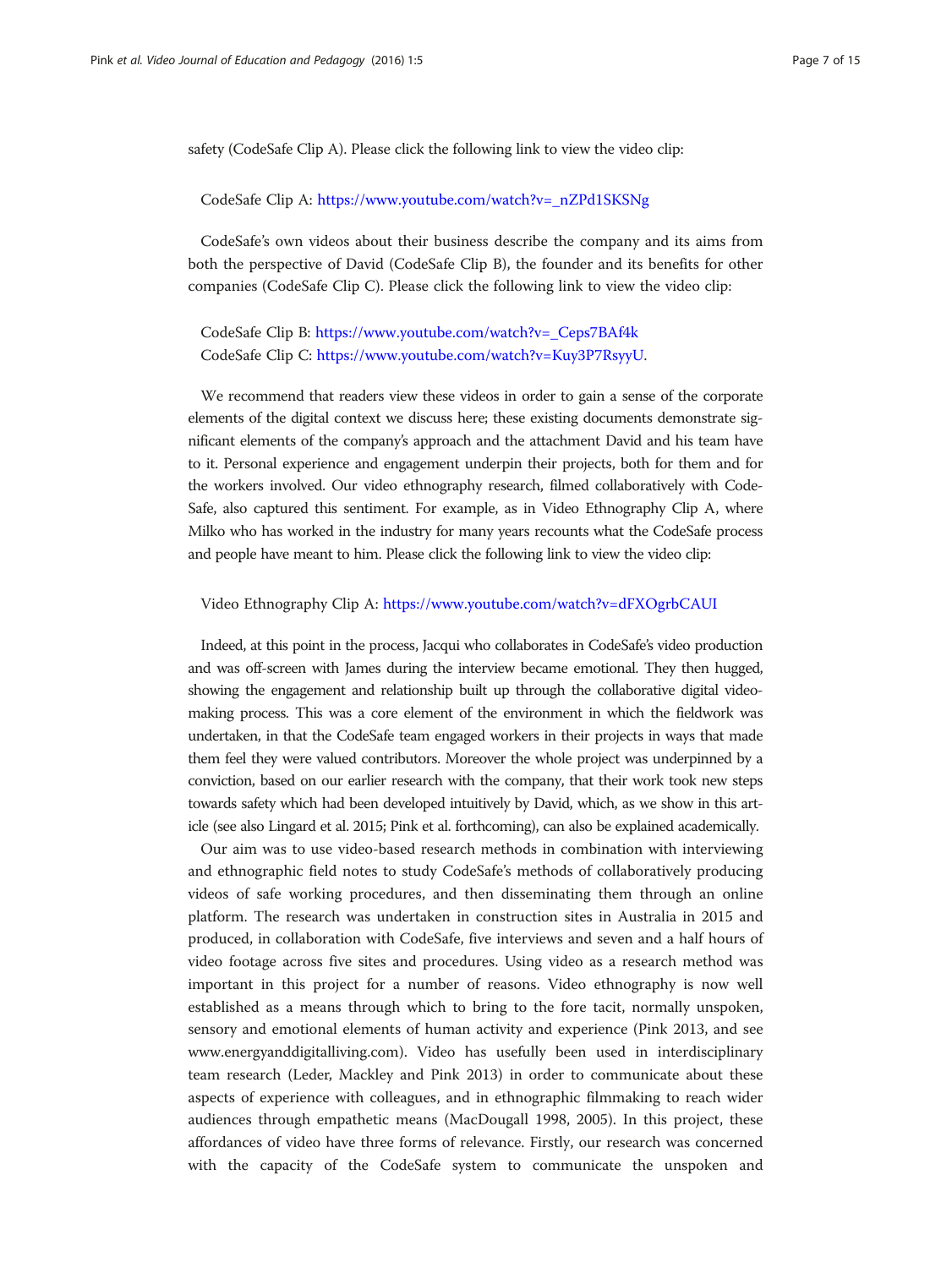experiential aspects of safety as a digital video pedagogy (Lingard et al. [2015](#page-13-0)) within the construction site as a digital material learning environment. Secondly, we worked across an interdisciplinary, and academic-industry connected team, in order to use the videos to engender shared empathetic understandings of the experiences of both the participants in the video (who included the CodeSafe industry partners) and the fieldworker (Harley). Thirdly, a collaboratively edited documentary video will be used to communicate our findings and argument in industry contexts more broadly.

We collectively viewed the video recordings to develop a themed analysis of the key findings as they emerged from the materials. This involved intensive individual viewing and note taking, and collective and consultative viewing in which three areas of expertise were brought together: construction and OSH (Lingard); video and digital ethnographic practice and construction industry and safety ethnographies (Pink); and cultural studies and ICT-enabled collaboration methods along with the experience of undertaking the fieldwork (Harley).

In the following sections we present a series of our key findings to demonstrate how the elements that form part of the configuration of the construction sites as a potential digital learning environment emerged.

#### Making a collaborative learning environment

In this section we focus on how CodeSafe's process of making and disseminating videos involves the constitution of a collaborative learning environment focused around the use of digital and visual technologies. We structure our discussion around the narrative of the making and use of videos as they were played out in our video ethnography, and as they emerged from our analytical sessions with the materials.

During our research on construction sites, David the founder and CEO of CodeSafe, workers, safety managers and video makers collaborated to plan, script and film insulation work and scaffolding as shown in Video Ethnography Clips B and C. Please click the following link to view the video clip:

Video Ethnography Clip B: <https://www.youtube.com/watch?v=TGPIUpRP23w> Video Ethnography Clip C: [https://www.youtube.com/watch?v=Q\\_dCiBfHV\\_M](https://www.youtube.com/watch?v=Q_dCiBfHV_M)

As we viewed the videos we came to understand all of these aspects of the process as part of the making of a digital material environment, from which new forms of learning were continually emerging. That is, as the shared objective was to make digital videos, which would be posted online, the collaborative learning process began. These collaborations were not rapid, but emerged through *planning* discussions that panned out over time as the workers and CodeSafe staff contemplated the material and sensory elements of the environment and task, in the actual location where it would be video recorded. This can include discussions of a range of aspects of the existing building and how it can be physically navigated safely, the weather and the equipment to be used (see Video Ethnography Clip C). During these discussions questions of safety were debated, moments of learning and awareness emerged, and were connected with the question of how to video record a safe process. The following video example of the process of planning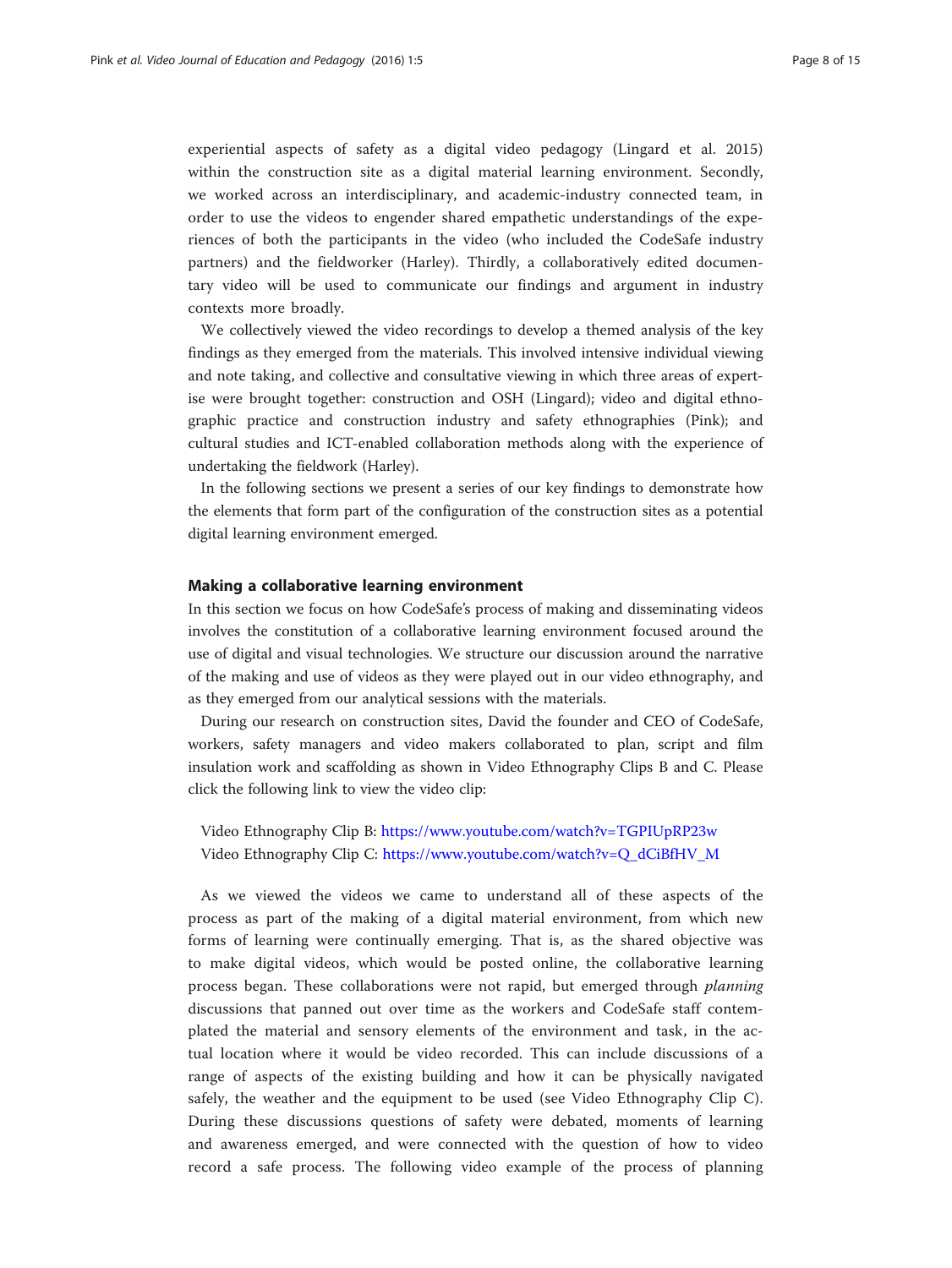demonstrates this and aims give readers/viewers a sense of how this learning environment becomes constituted during the planning stage. As is evident, workers and the CodeSafe team were learning from each other, and drawing in relevant experiences and knowing from other sources to form a collective interpretation that they would later demonstrate in the videos they made. Please click the following link to view the video clip:

Video Ethnography Clip D: <https://www.youtube.com/watch?v=i5bKd2zBz8E>

In Video Ethnography Clip D we see how learning in a particular environment is important for the beginning of any task, as this involved accounting for the specificities of that environment in relation to a series of generic issues that were pulled together by the team, and sometimes reveal gaps in knowing that show the importance of the collaborative process in the planning stage.

The scripting processes were equally collaborative. As we see in Video Ethnography Clip E, digital learning was embedded in how scripting was conceptualized, with workers showing a clear vision of who their audience would be. The detail of the video recorded discussion is significant here, since the worker changed terminology to make it accessible for the audience and in ways that directly contested the conventional formats in which safety regulations and procedures are presented. The spoken and visual/embodied/ emplaced elements of the videos produced offer alternative modes of communication to workers, beyond the printed word. They account empathetically for the situatedness of the potential viewer, and communicate verbally and visually in narratives that are relevant. Significantly they are produced in such a way that directly contests the authority of conventional forms of textual communication and representation in the industry towards embodied, emplaced sensory and affective accounts of how safety is performed and why it matters. Please click the following link to view the video clip:

#### Video Ethnography Clip E: <https://www.youtube.com/watch?v=JppG1d3BZ74>

The learning process continued through the actual video recording process itself. Here the collaboration brought together a series of different forms of expertise, including David drawing from his professional experience in construction, and making the CodeSafe videos, and the workers and safety managers who became involved. This is significant to keep in mind because it brings to the fore the role of actually enacting a task in the production of new ways of knowing that emerge through what is learned in its performance (and in this case collective learning). As such we can understand these videos as recording not simply a task as a static and fixed procedure, but as being a representation of a moment in a continuous process of learning in progress as it emerges in a particular environment. The videos in this sense are not final texts that contain knowledge that needs to be transmitted, but are documents that emerge within a process of worker learning that others can refer to as part of further processes. This understanding acknowledges the limits of written texts as fixed statements and enables us to account for the situatedness of knowing and learning as emerging from particular environments and configurations of things and processes. The CodeSafe videos are made in ways that acknowledge this contexuality and situatedness, and are always used in ways that are similarly situated in different environments. This understanding however also enables us to shift the idea of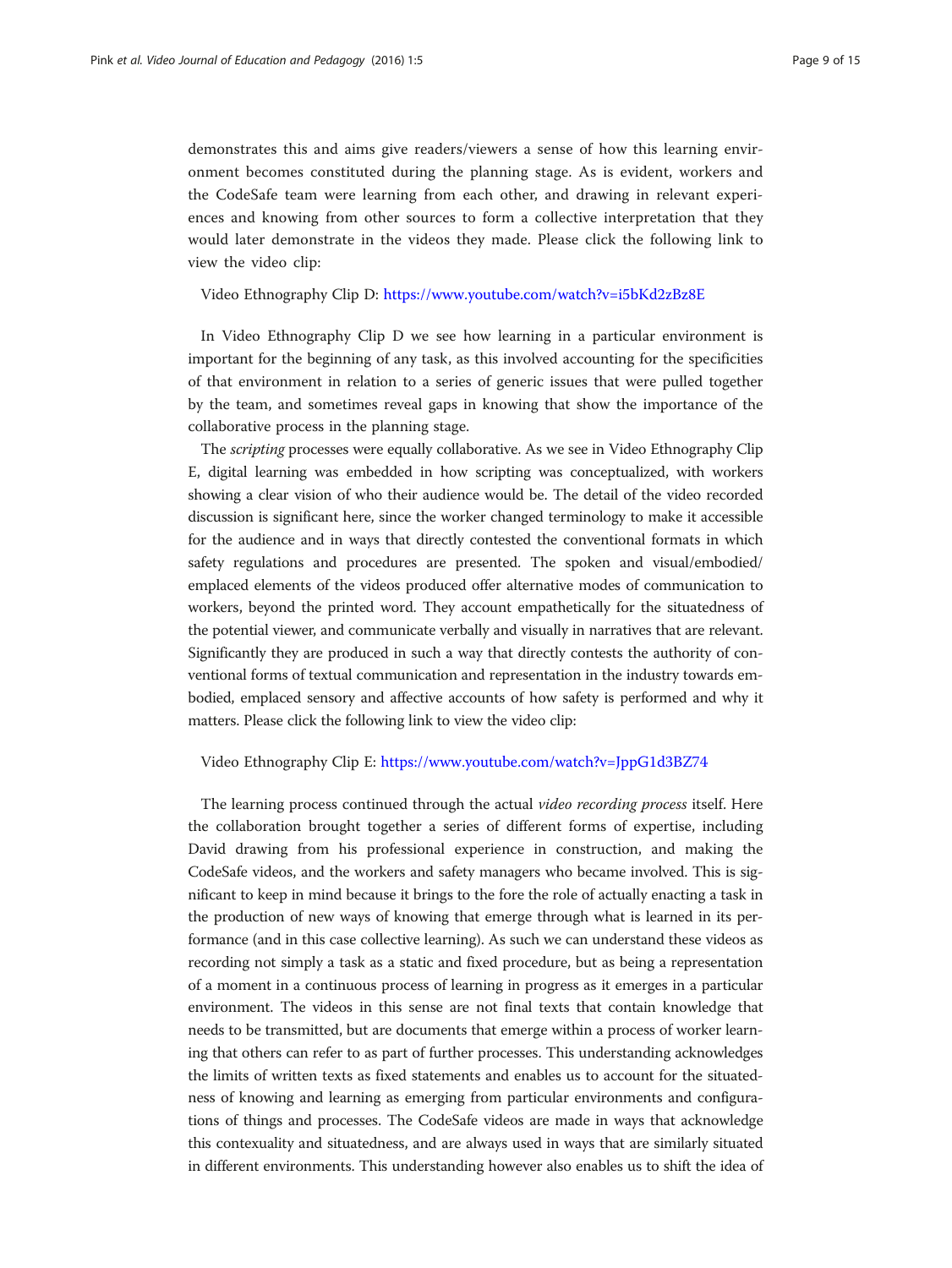what a CodeSafe video is, and that it not as a video of a procedure that can be abstracted to being the procedure. Rather it is an example of how a procedure was recorded when played out safely in a particular set of circumstances, which will be similar to other future situations. However when viewed again in a new environment it is already part of that new digital material environment itself. Following the theoretical discussion outlined above, it is integrated into the digital materiality of that everyday world.

The workers discussed with us viewing the videos in the everyday world of the construction site, and offered what are perhaps some of the obvious benefits given our discussion above. For example, one worker said: "you see people doing it, see what has to be done or [what] you shouldn't be doing so it's better than reading." Another commented: "I think it's a better way than verbally or writtenly trying to tell someone safety methods…I think a visual is definitely the best way to get your point across." Other workers commented that workers would be more likely to engage with and understand the content of visual procedures than written procedures. In describing the potential benefits associated with visual communication the workers indicated that, while written communication can tell people what is required, visual communication shows them how to perform the work safely. One commented:

"It's a lot easier to show someone what we're trying to say. We could just to sit here and verbally speak about it but if you put your verbal words into a video, people are going to sit back and go 'now I know what he's actually trying to say.'"

#### He continued:

"see how I can talk about stuff, this and that, and in your own head you'd get your own visual perception of what's meant to be going on, rather than someone actually going there, showing you, going 'okay look, I'm going to put this in between this and this and if I was to shoot a pin there'…so yeah, I reckon it's definitely a better way of getting your point across. Visually showing someone."

The difference between knowing what (or what not) to do and knowing how to do it was reiterated by another worker who commented: "I just think it's a lot easier to visually show that you're not to shoot a pin into this area, as to 500 words or something to describe the same thing."

During our research process we encountered various instances of workers not knowing, or not having learned information that they identified as being crucial to safe working, but that could be simply embedded in a video. However there was an added element to this, which again brings to the fore the specific nature of digital video and the impact on learning that the constitution of a digital material environment might enable. While some of the CodeSafe videos are accessible only through the specific platform that is used by the company that has commissioned their work, others are freely available online. Examples of some of the methods that CodeSafe has video recorded in collaboration with the Master Builders Association in Australia, can be viewed on the Association's web site, here<http://www.mbav.com.au/vplink.aspx?ID=8998> (accessed 23<sup>rd</sup> November 2015). As it states there, 'The procedures demonstrated in these guidelines were developed by undertaking an appraisal of safe systems of work for each topic, consulting with workers who regularly undertake these tasks and refining these processes for demonstration'. However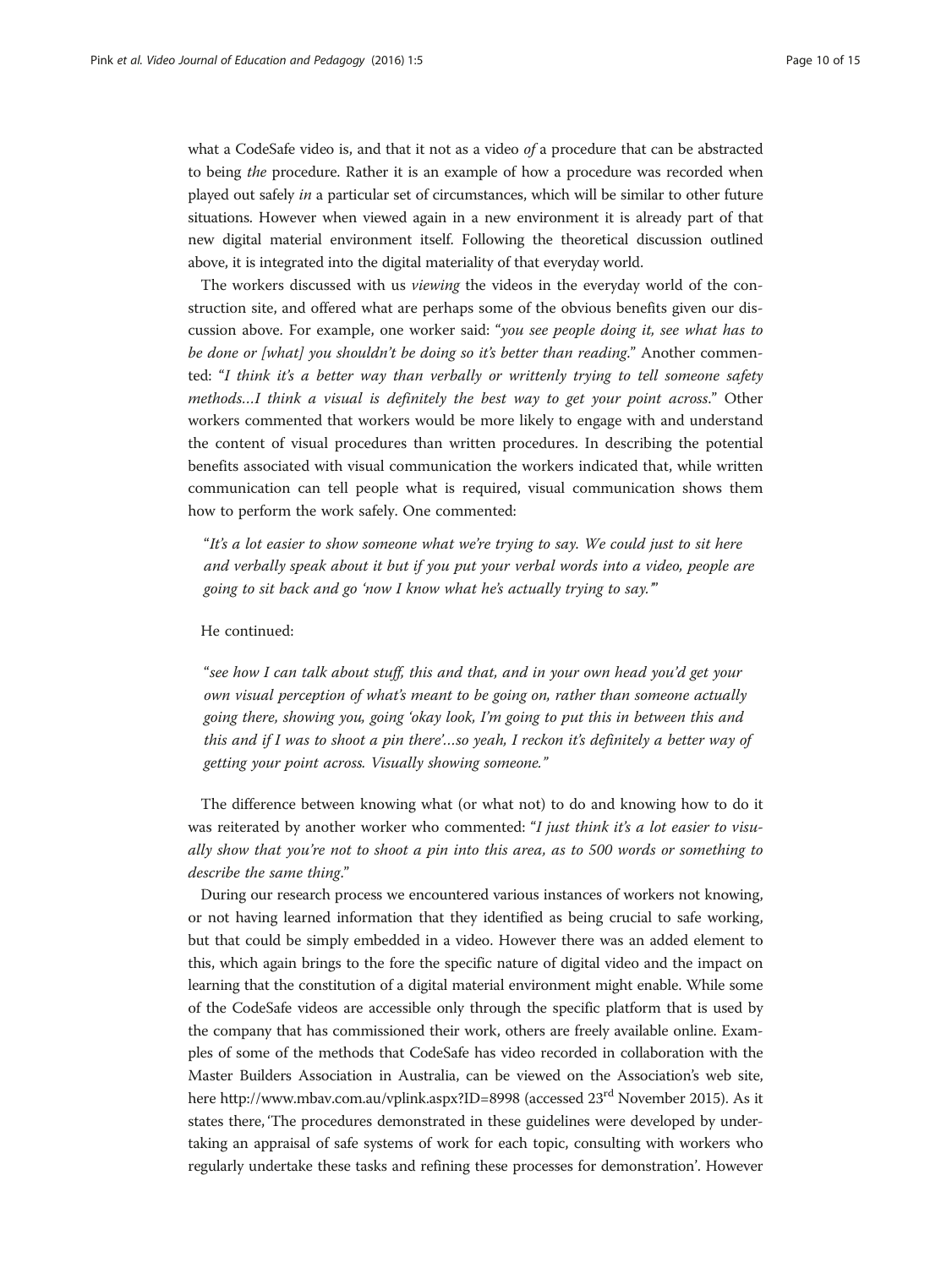it is not only such associations who are involved in sharing videos, but rather, as one participant described, such systems also enable workers to share videos amongst themselves, by sending an sms link to a colleague who has asked how to perform a task. Significantly however, worker sharing begins to constitute more than their empowerment through knowledge sharing in the video making process. Rather the possibility to share videos in a context where sharing written regulatory documents is not feasible, enables workers to possess and adhere to authoritative accounts of how to undertake a task safely in contexts where they might have been asked by a manager to work in a less safe way as discussed in Video Ethnography Clip F. Please click the following link to view the video clip:

Video Ethnography Clip F: <https://www.youtube.com/watch?v=5iU2zrdqDlo>

### The implications of a digital-material pedagogy

Above we have outlined how a collaborative digital-material learning environment has been constituted through one example of an innovative initiative in the construction industry – an industry where safety presents a great challenge, where conventional textbased methods of learning about safety tend to be difficult to effect, in part because embodied knowing and learning tend to take precedence. The example we have described can be seen as a system that has been developed using digital technologies to build on these existing ways of knowing and learning and to engage them for a safety pedagogy. However, we suggest that the implications for the industry as well as the wider implications of implementing a radical shift in learning go further. In this section we discuss how the characteristics of a digital-material pedagogy create new possibilities in the construction industry, which in turn demonstrate the utility of attending to digital materiality in other learning contexts beyond this.

As Jandrić and Boras remind us 'human learning is always political' [\(2015:](#page-13-0) 4), and this point is particularly pertinent in relation to the field of digital learning, and its relationship to what has been called 'digital politics' (Postill [2012](#page-13-0)). They also note that 'the contemporary field of networked learning has been firmly interlocked with the tradition of radical education and critical theory' (Jandric and Boras [2015](#page-13-0): 4). For instance, 'Critical Digital Pedagogy' as defined by Stommel, has a number of characteristics that make it stand in contrast to the ways that regulatory frameworks are conventionally disseminated in the construction industry. A *critical digital pedagogy*: 'centers its practice on community and collaboration'; 'must remain open to diverse, international voices, and thus requires invention to reimagine the ways that communication and collaboration happen across cultural and political boundaries'; 'will not, cannot, be defined by a single voice but must gather together a cacophony of voices'; and 'must have use and application outside traditional institutions of education' (Stommel [2014,](#page-13-0) no page numbers, emphasis in the original). The collective and community building elements of the example we have discussed here certainly coincide with these aspects of a digital pedagogy. As we have shown, the possibilities associated with using digital video for learning can present a radical shift in that workers themselves have greater scope to contest unsafe practices. As noted above, worker safety has commonly been presented in the industry as a matter of worker compliance to regulatory frameworks, and top down enforcement has been seen as a solution. However, as our video ethnographies have shown, workers themselves have a strong commitment to safety – '… getting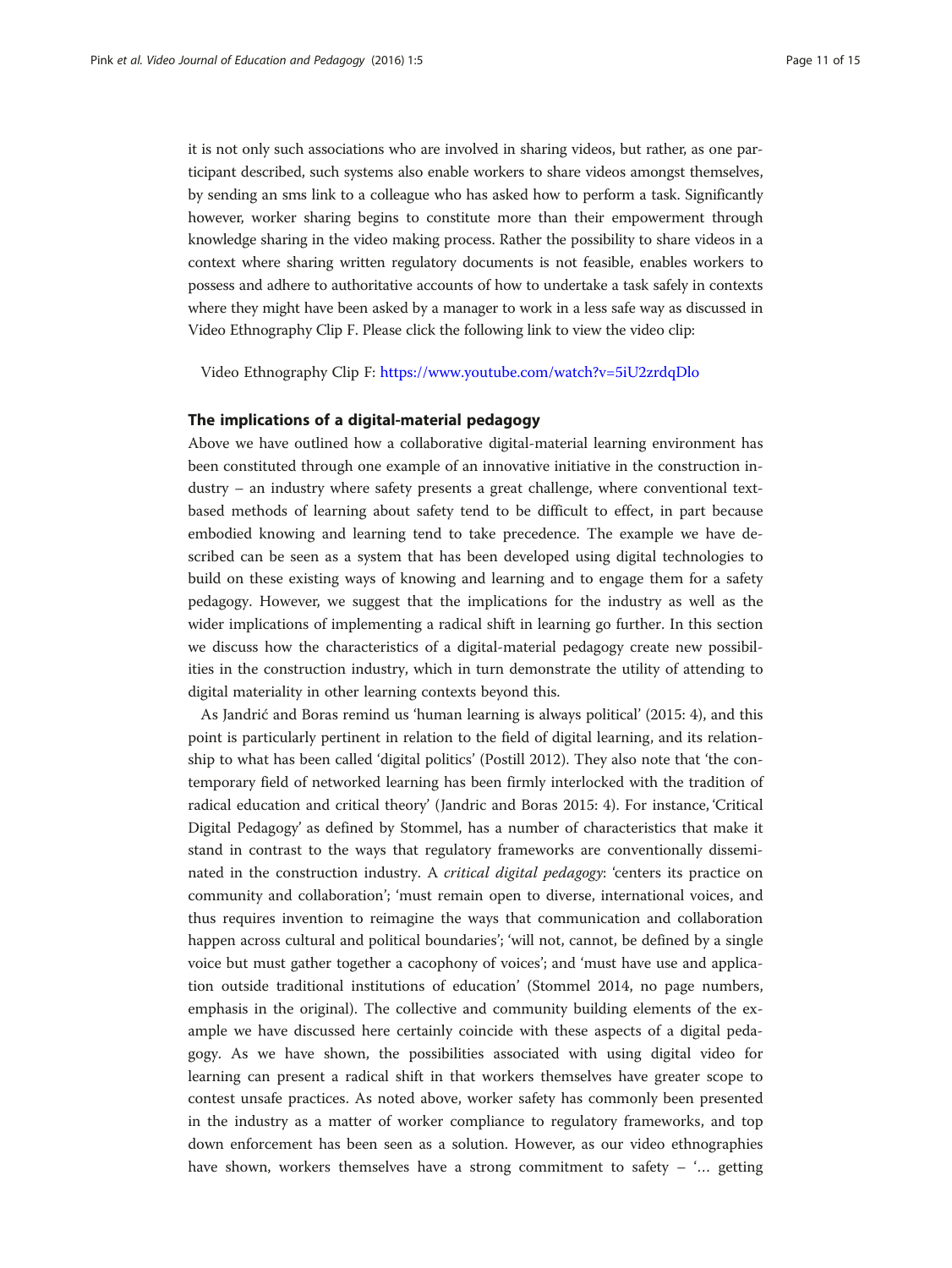home to your family at night' (see Video Ethnography Clip F) which is demonstrated in their participation in the CodeSafe video making process, and in the possibility of worker sharing and dissemination of the videos. It is here where we see workers themselves as enabled to contest unsafe practices, and creating ways for safety to be better communicated and learned in the industry.

However, as we have also shown, the emphasis in understanding how this is effective needs to go beyond the digital and is more beneficially understood as happening as part of the relationality of the digital-material. Therefore, where Stommel argues that 'A Critical Digital Pedagogy demands that open and networked educational environments must not be merely repositories of content. They must be platforms for engaging students and teachers as full agents of their own learning' (2014, no page numbers), we would extend this to argue that a critical digital pedagogy can never be isolated from the digital materiality through which it is shaped and experienced. This is because experientially, for those who teach or co-learn, such platforms are always part of digitalmaterial configurations.

A similar argument may be made in relation to another common issue in the industry that has been drawn out in our analysis. Often safety is not integrated into everyday workplace tasks (or conversations about the way these should be performed) but tends rather to be located in inaccessible text-based documents. Conversely in the example discussed in this article, safety has become part of the process of developing and demonstrating the tasks on video. Here learning about safety becomes incorporated in learning about performing a task, as part of a digital-material environment. As safety becomes situated as part of this ongoingly evolving interface between digital, material and performed (and felt) tasks, as well as everyday smart phone practices such as sending a video or link via sms, there are possibilities for it to become *part of* rather than separate from the task.

In an industry where *literacy levels are low*, where migrant workers might have little local language knowledge, and where much knowing is embodied rather than verbal, training and learning need to be re-thought beyond written text-based materials. This coupled with the ubiquity of digital and mobile media in everyday life, and the skills that workers have in association with their media use offers an ideal opportunity to develop alternative modes of workplace learning. For the workers who participated in our project a lack of apprenticeship opportunities in their particular area of work also meant one-to-one workplace learning, through shared work activity had become less accessible to new workers. Indeed, the insulation installation tasks we focused on in this article are often undertaken by relatively unskilled workers. The development of digital pedagogies based on the communication of experiential knowing through digital video has the potential to enable the growth of digitally based learning communities in the industry. If this can be harnessed it may not offer the same opportunities for learning as would an apprenticeship model, but will offer less experienced workers alternative ways in which to draw on what is otherwise an invisible, intangible and inaccessible resource of embodied knowing, distributed across the bodies of workers in divergent locations.

#### Conclusion

In this example, the collective/collaborative, sensory/embodied/experiential/, digitalmaterial, are brought together to create a learning environment where safety and the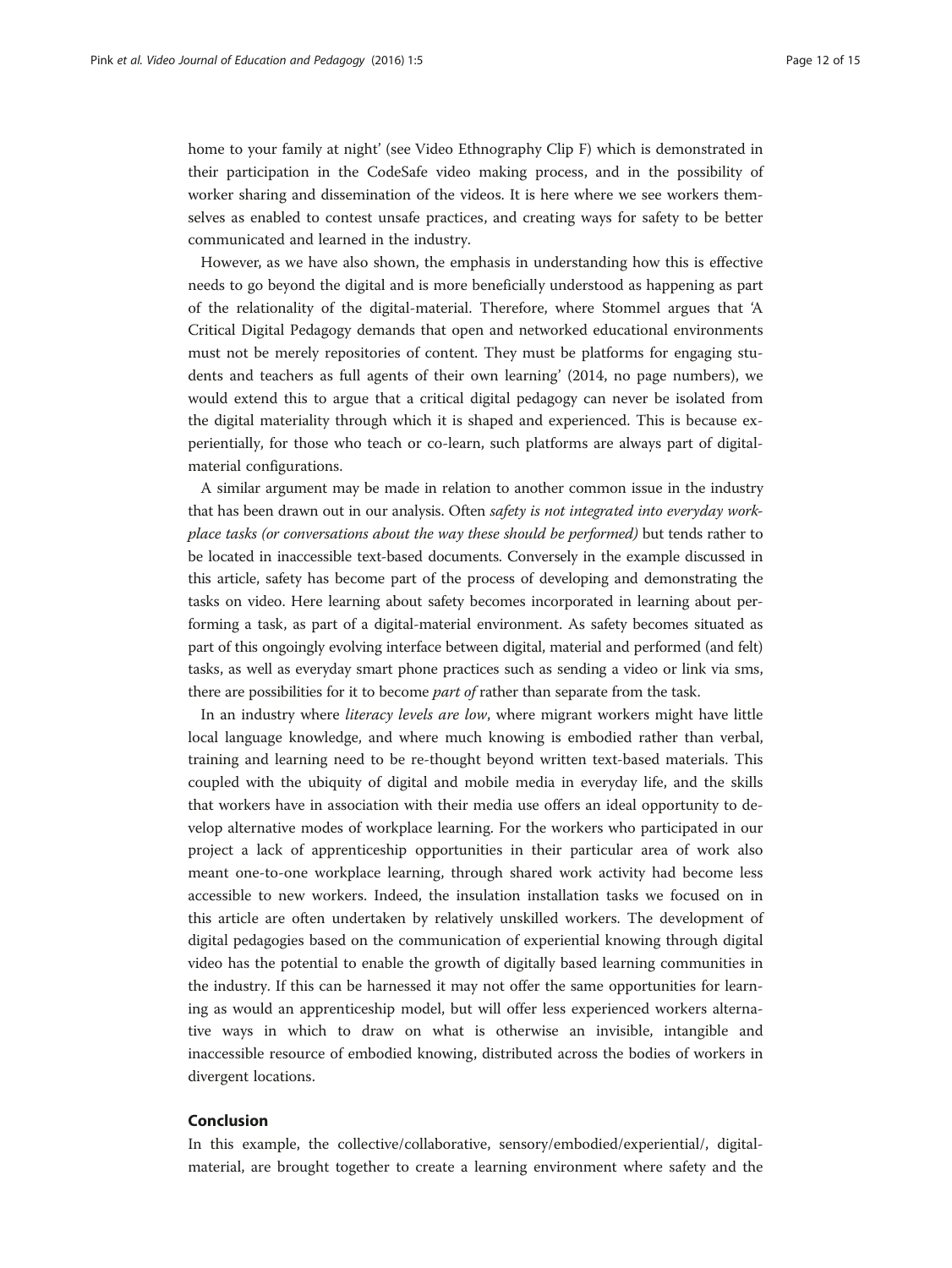<span id="page-12-0"></span>task itself are integrated and where literacy is not a pre-requisite for learning. This creates a context that acknowledges how learning happens precisely at this interface, that learning is ongoing, relational and situated. To end, we return to a theory of digital materiality to argue that when added to existing debates about the nature of digital and visual pedagogies, this framework offers a way in which to conceptualise what have previously been loosely thought of as digital learning environments, in a way that more fully connects them to the situatedness of learning as *emplaced*. That is, to understand learning as inseparable from our embodied and sensory relationships to the digital materiality of the worlds we inhabit.

The engagements with the material construction site that the participants in this research project demonstrated cannot be seen as involving the material as opposed to the digital. Once a task has been videoed, edited and uploaded, the activity of viewing it and using it to inform work practices becomes part of the way that the construction site itself is constituted as digital material environment. This starts from the very moment that the workers and the CodeSafe team begin to plan how they will perform tasks that bring together the digital and material as part of the same environment.

Thus while our discussions of a digital pedagogy have made significant points in suggesting how radical shifts in approaches to and practices of learning might occur through the use of digital media, a further theoretical step is needed. This step entails understanding learning that involves the use of digital technologies and media not as a digital pedagogy, but as a digital material pedagogy. Such a perspective is particularly helpful when contemplating learning in unpredictable and dangerous environments, like construction or mining, as well as other industries where safety is a key concern for a range of reasons, such as the automotive industry, road safety generally and more.

#### Acknowledgments

The research discussed in this article was undertaken as part of the project "Using digital and mobile technology to improve construction health and safety". We thank all the participants who agreed to collaborate with us in this project. The research was generously funded by the SPUR initiative in the College of Design and Social Context at RMIT University, and developed in partnership with CodeSafe solutions, where we particularly acknowledge David Broadhurst, Jacqui Broadhurst and Andrew Gorrie for their work with us. This project was approved by RMIT University's Human Research Ethics Committee, reference number: 0000019065-10-14. We declare that there was no conflict of interest involved in our undertaking this research.

#### Authors' contributions

All authors were involved in the research design, bringing their particular areas of expertise to the research and analysis. Pink led the drafting of the article which was co-written with Lingard and Harley. All authors read and approved the final manuscript.

#### Competing interests

The authors declare that they have no competing interests.

#### Author details

<sup>1</sup>School of Media and Communication, RMIT University, Melbourne, Australia. <sup>2</sup>School of Property, Construction and Project Management, RMIT University, Melbourne, Australia.

#### Received: 19 January 2016 Accepted: 28 May 2016 Published online: 02 August 2016

#### References

ACMA (2015) Australians get Mobile., [http://www.acma.gov.au/theACMA/engage-blogs/engage-blogs/Research](http://www.acma.gov.au/theACMA/engage-blogs/engage-blogs/Research-snapshots/Australians-get-mobile)[snapshots/Australians-get-mobile](http://www.acma.gov.au/theACMA/engage-blogs/engage-blogs/Research-snapshots/Australians-get-mobile), accessed 22 Nov 2015

Australian Bureau of Statistics (2013) 4228.0 – Programme for the International Assessment of Adult Competencies, Australia, 2011–12, Canberra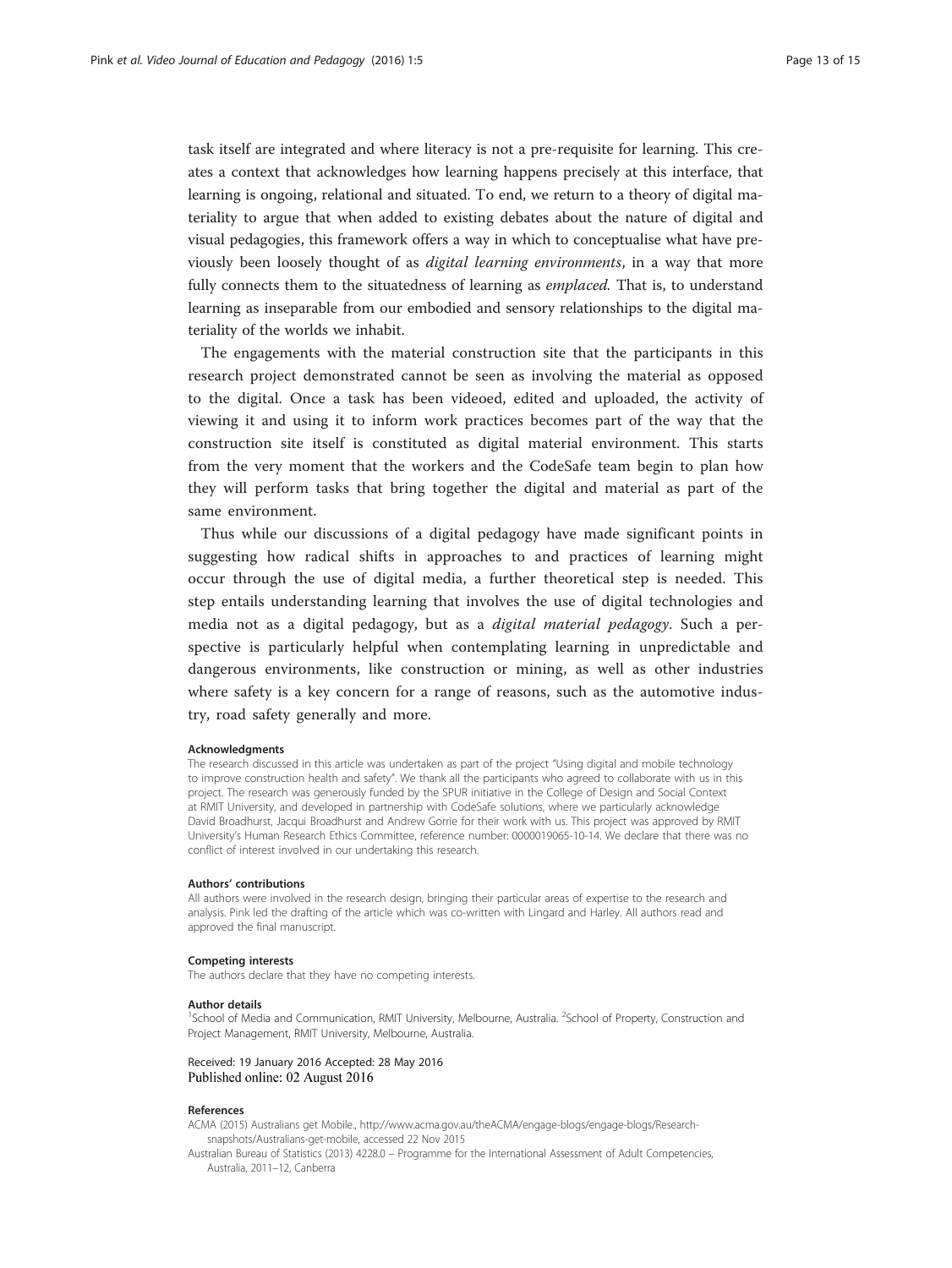<span id="page-13-0"></span>Ayers G, Culvenor J, Sillitoe J, Else D (2013) Meaningful and effective consultation and the construction industry of Victoria. Constr Manage Econ 31(6):542–67

Brown B, Perry M (2000) Why don't telephones have off switches? Understanding the use of everyday technologies: a research note. Interacting with Computers 12:623–634

Burke MJ, Sarpy SA, Smith-Crowe K, Chan-Serafin S, Salvador RO, Islam G (2006) Relative effectiveness of worker safety and health training methods. Am J Public Health 96(2):315–24

Chen Y, Kamara JM (2011) A framework for using mobile computing for information management on construction sites. Autom Constr 20(7):776–788

Dall'Alba G, Barnacle R (2005) Embodied knowing in online environments. Educ Philos Theory 37:719–744 Ellsworth E (2005) Places of learning. Routledge, New York

Fellini I, Ferro A, Fullin G (2007) Recruitment processes and labour mobility: the construction industry in Europe. Work Employ Soc 21(2):277–298

Fors V (2013) Teenagers' multisensory routes for learning in the museum: pedagogical affordances and constraints for dwelling in the museum. Sens Soc 8(3):268–289

Fors V, Backstrom A, Pink S (2013) Multisensory emplaced learning: resituating situated learning in a moving world. Mind Cult Act 20(2):170–183

Fucks, I. and Dien, Y. (2013) 'No rule, no use'? The effects of over-proceduralization, in Bieder, C. and Bourrier, M. (eds.) Trapping Safety into Rules: How Desirable or Avoidable is Proceduralization?, Ashgate, Farnham, pp. 27–39

Gherardi S, Nicolini D (2002) Learning the trade: a culture of safety in practice. Organization 9(2):191–223 Goodyear P, Carvalho L (2013) The analysis of complex learning environments. In: Beetham H, Sharpe R (eds)

Rethinking pedagogy for a digital age: designing for 21st century learning, 2nd edn. Routledge, Oxford Green B (1998) Teaching for difference: learning theory and postcritical pedagogy. In: Buckingham D (ed) Teaching

popular culture: beyond radical pedagogy. University College London Press, London, pp 177–97

Hale A, Borys D (2013) Working to rule, or working safely? Part 1: a state of the art review. Saf Sci 55:207–221 Health and Safety Executive (HSE). (2003a). Causal factors in construction accidents (Research Report 156). Retrieved from<http://www.hse.gov.uk/research/rrpdf/rr156.pdf>

Health and Safety Executive (HSE). (2003b). Sample analysis of construction accidents reported to the HSE (Research Report 139). Retrieved from<http://www.hse.gov.uk/research/rrpdf/rr139.pdf>

Health and Safety Executive (HSE). (2014a). Construction industry. Retrieved from [http://www.hse.gov.uk/STATISTICS/](http://www.hse.gov.uk/STATISTICS/industry/construction/index.htm) [industry/construction/index.htm](http://www.hse.gov.uk/STATISTICS/industry/construction/index.htm)

Health and Safety Executive (HSE). (2014b). Construction Division. Plan of work 2014/2015. Retrieved from [http://www.](http://www.hse.gov.uk/construction/work-plan-2014-15.pdf) [hse.gov.uk/construction/work-plan-2014-15.pdf](http://www.hse.gov.uk/construction/work-plan-2014-15.pdf)

Howes D (ed) (2005) Empire of the senses: the sensual culture reader. Berg, Oxford

Ihde D (2002) Bodies in technology. University of Minnesota Press, Minneapolis

Jandric P, Boras D (2015) Introduction. In: Jandric P, Boras D (eds) Critical learning in digital networks. Springer, London Khoury H, Chdid D, Oueis R, Elhajj I, Asmar D (2015) Infrastructureless approach for ubiquitous user location tracking in construction environments. Autom Constr 56:47–66

Kukulska-Hulme A, Traxler J (2013) Design principles for mobile learning. In: Beetham H, Sharpe R (eds) Rethinking pedagogy for a digital age: designing for 21st century learning, 2nd edn. Routledge, Oxford

Laufer A, Shapira A, Telem D (2008) Communicating in dynamic conditions: how do on-site construction project managers do it? J Manag Eng 24(2):75–86

Lave J, Wenger E (1991) Situated learning. Legitimate peripheral participation. Cambridge University Press, Cambridge Leder Mackley, K. and S. Pink (2013) 'From Emplaced Knowing to Interdisciplinary Knowledge: Sensory Ethnography in Energy Research' for Senses and Society, 8(3):335–353

Lingard H, Pink S, Harley J, Edirisinghe R (2015) Looking and learning: using participatory video to improve health and safety in the construction industry. Constr Manage Econ. doi:[10.1080/01446193.2015.1102301](http://dx.doi.org/10.1080/01446193.2015.1102301)

MacDougall D (1998) Transcultural cinema. Princeton University Press, Princeton

MacDougall D (2005) The Corporeal Image: film, ethnography, and the senses. Princeton University Press, Princeton

Marchand T (2003) A possible explanation for the lack of explanation: or, "why the master builder can't explain what he knows": introducing the information atomism against a "definitional" definition of concepts. In: Pottier J, Bicker A, Sillitoe P (eds) Negotiating local knowledge. Pluto, London

Marchand T (2007) Crafting knowledge: the role of "parsing and production" in the communication of skill-based knowledge among masons. In: Harris M (ed) Ways of knowing, new approaches in the anthropology of experience and learning. Berghahn, Oxford

Moores S (2012) Media, practice & mobility. Palgrave Macmillan, Basingstoke

Pink S (2013) Doing visual ethnography. Sage, London

Pink S, Morgan J, Dainty A (2014a) Safety in movement: mobile workers, mobile media. Mobile Media Commun 2(3):335–351

Pink S, Morgan J, Dainty A (2014b) The Safe Hand: gels, water, gloves and the materiality of tactile knowing. J Mater Cult 19(4):425-442

Pink S, Ardevol E, Lanzeni D (eds) (2016b) Digital materialities: design and anthropology. Bloomsbury, Oxford

Postill J (2012) Digital politics and political engagement. In: Horst H, Miller D (eds) Digital anthropology. Berg, Oxford Richardson I (2007) Pocket technospaces: the bodily incorporation of mobile media. Continuum-J Media Cu 21(2):205–15

Senaratne S, Sexton M (2008) Managing construction project change: a knowledge management perspective. Constr Manage Econ 26(12):1303–1311

Sherratt F, Farrell P, Noble R (2013) UK construction site safety: discourses of enforcement and engagement. Constr Manage Econ 31(6):623–35

Stommel J (2014) 'Critical Digital Pedagogy: a Definition'., Hybrid Pedagogy, [http://web.archive.org/web/](http://web.archive.org/web/20150325002121/http://www.hybridpedagogy.com/journal/critical-digital-pedagogy-definition/) [20150325002121/http://www.hybridpedagogy.com/journal/critical-digital-pedagogy-definition/](http://web.archive.org/web/20150325002121/http://www.hybridpedagogy.com/journal/critical-digital-pedagogy-definition/), accessed 22 Nov 2015